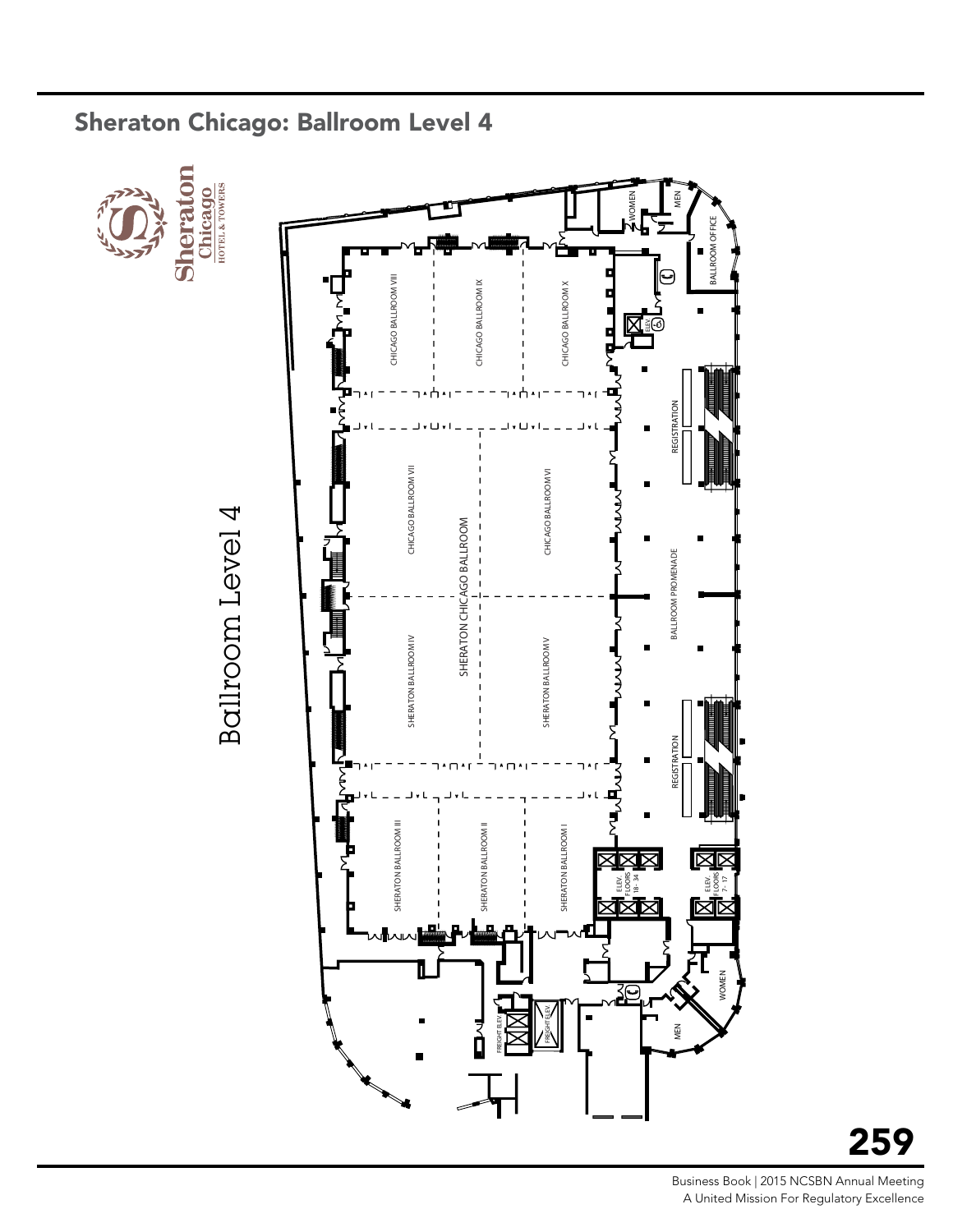

#### Sheraton Chicago: Lobby Level 3

260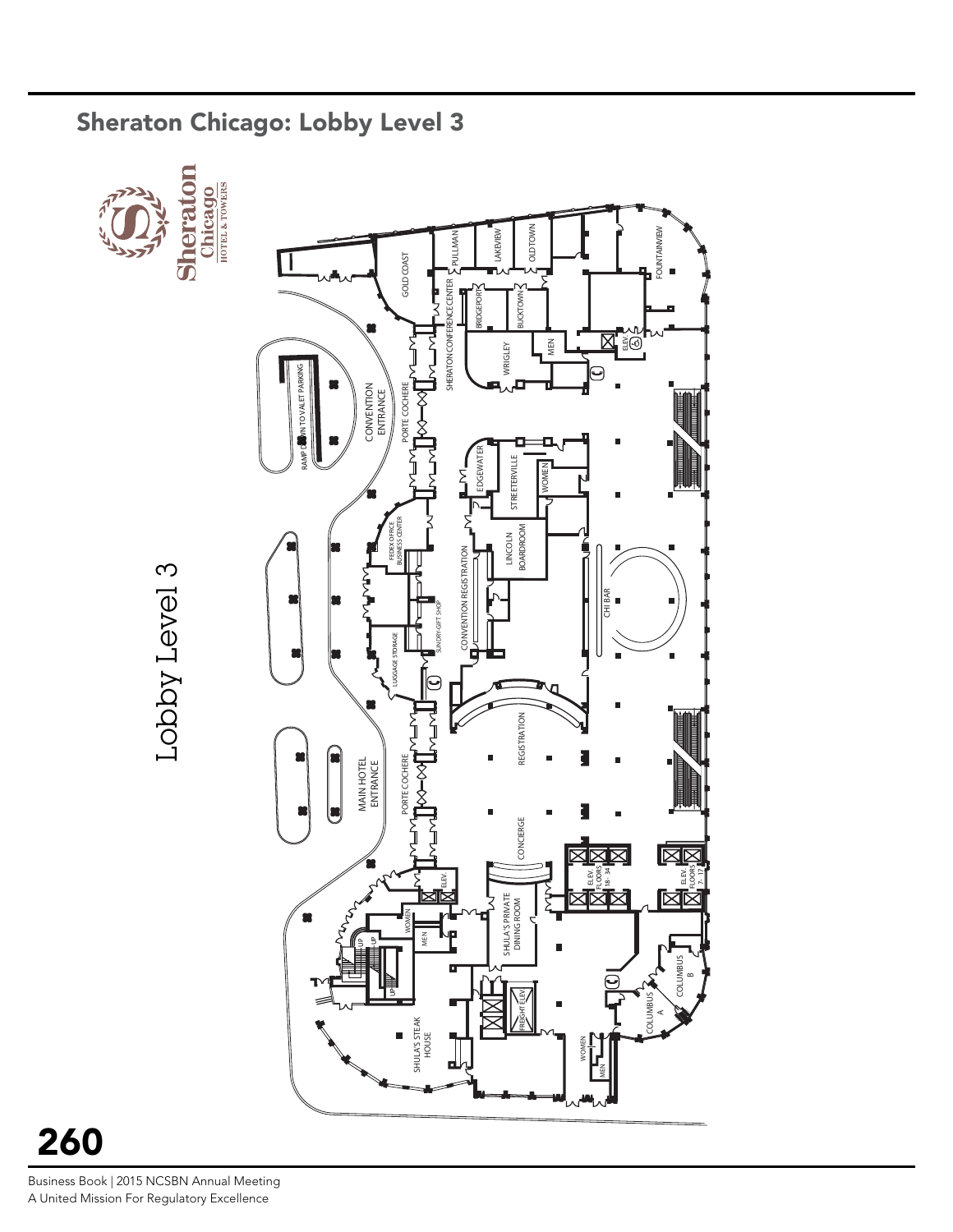

#### Sheraton Chicago: Meeting Room Level 2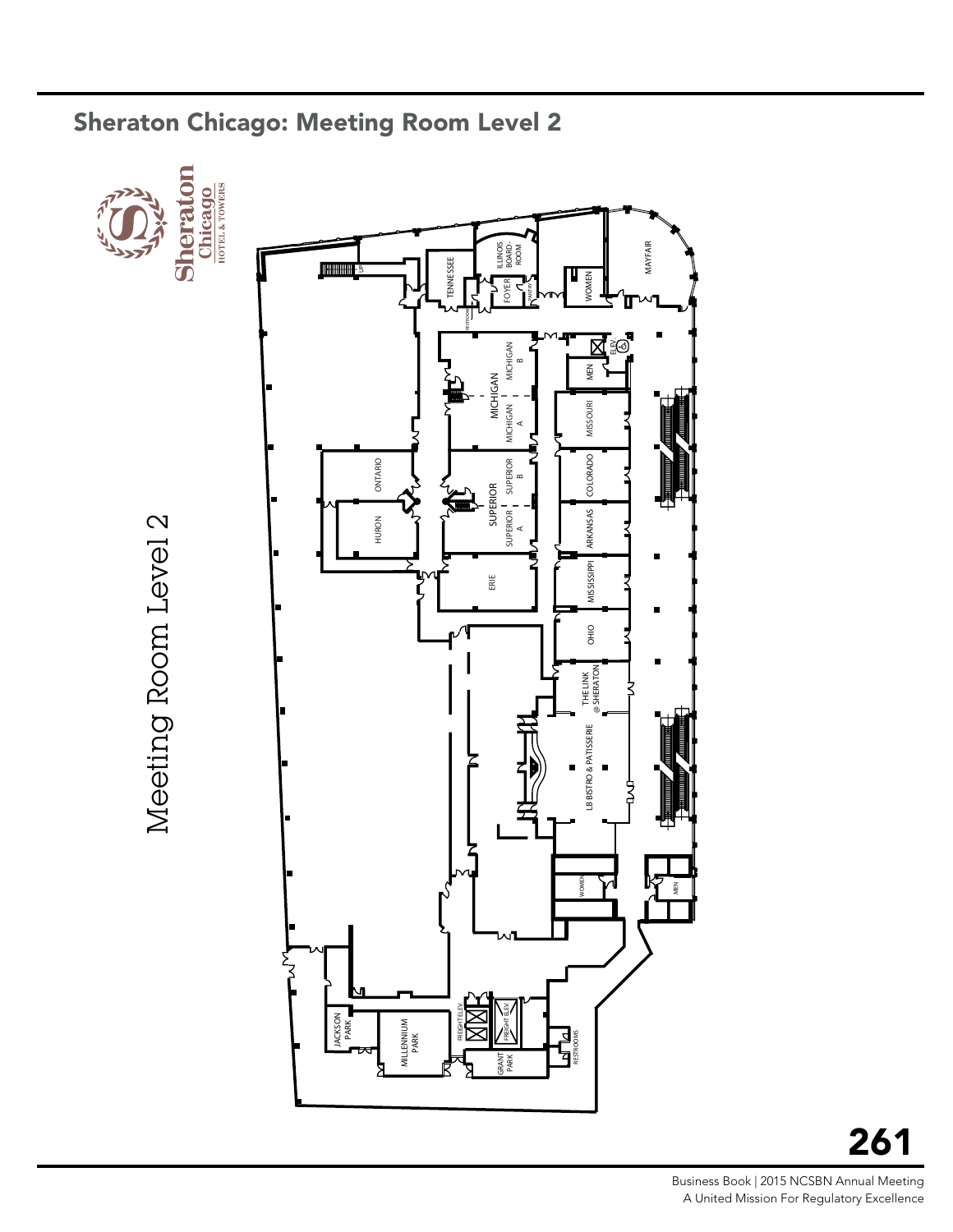

#### Sheraton Chicago: River Exhibition Level 1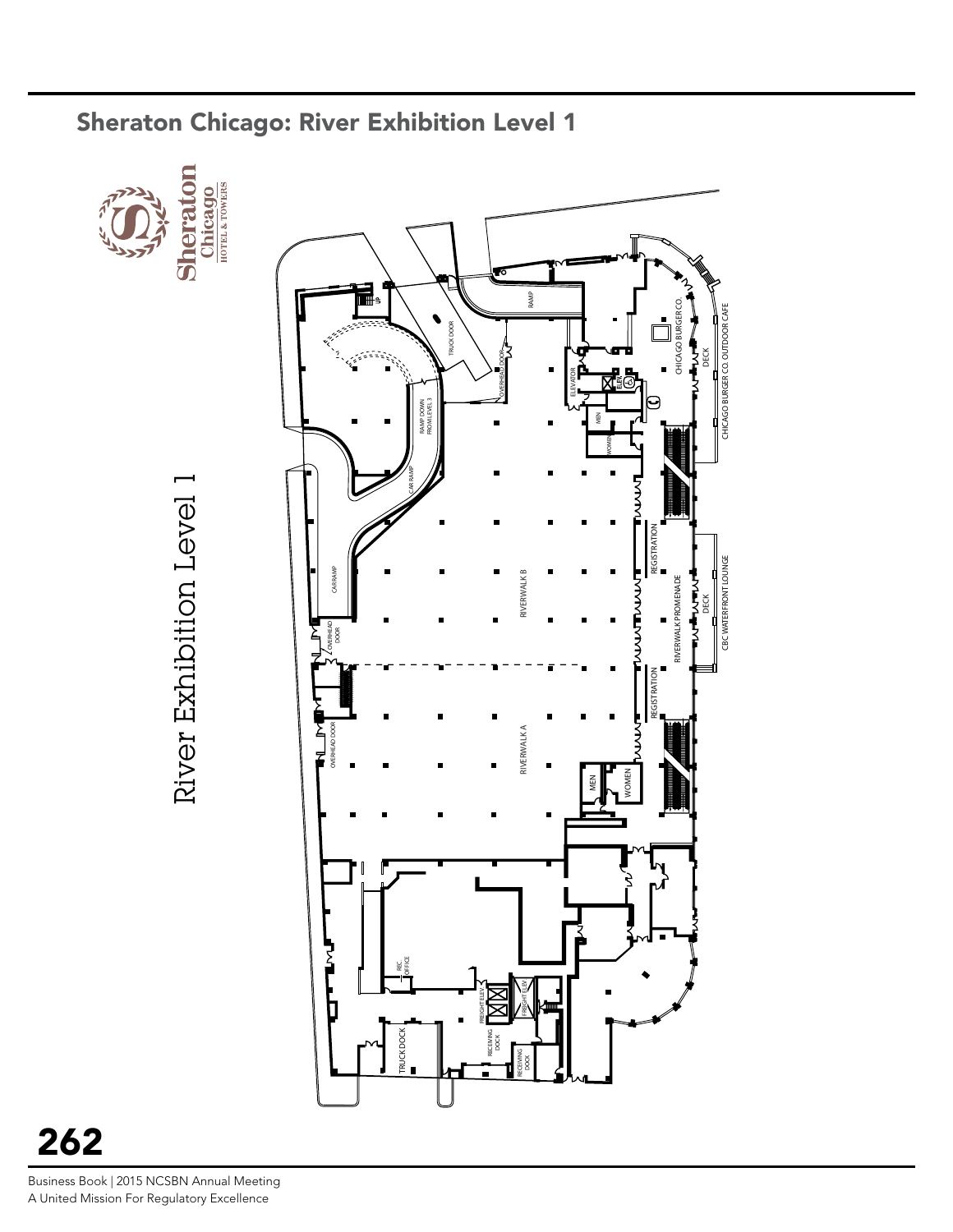#### 2015 NCSBN Annual Meeting Seating Diagram



### 263